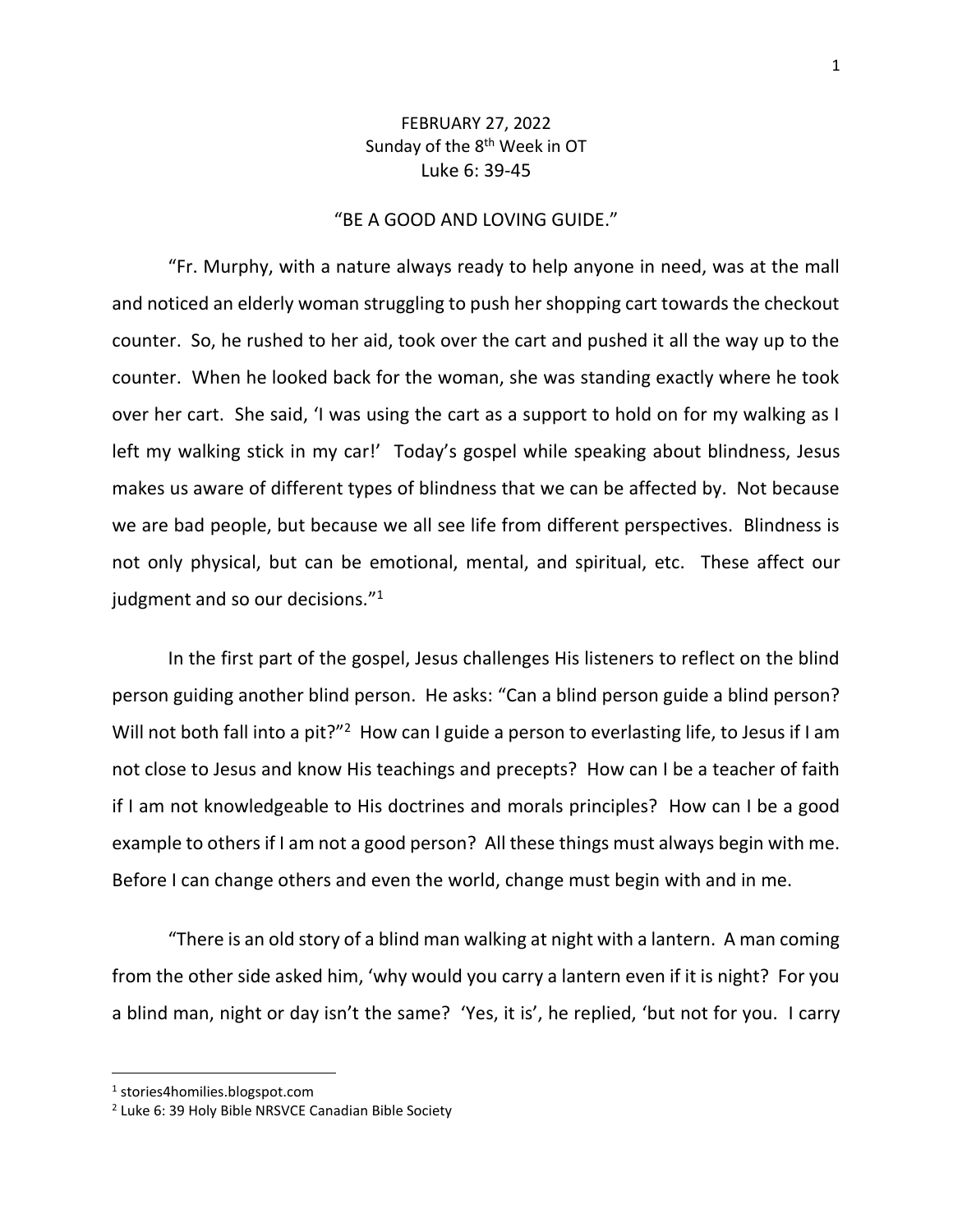this light not for me, but for you so that you would see me and not bump into me.' 'Oh, I see, thanks,' and he left. A little later another man bumped into the blind man, and both fell on the ground. 'Can't you see?' the blind man asked. 'Can't you see?' the other man returned the same question. 'Well, I'm blind. That's why I'm carrying this lantern,' the blind man replied. 'Well, it's gone out. You didn't realize that the oil has run out and the wick is just smoking.' My sisters and brothers, we too carry the light of our faith, our vocation, our fidelities. Eventually the oil runs out and we're left with a smouldering wick. We still carry it thinking we are good examples and models until we cause someone to trip and fall and has become stumbling blocks and not lights anymore! In order to lead a blind person, one must be sighted; in order to teach, one must be knowledgeable; otherwise, the blind person and the student will be lost. The sight and the knowledge specified here are the insights that come through faith and the Holy Spirit, and the knowledge that comes from a faith-filled relationship with the Lord. The point of this image of the blind leading the blind is that we must be careful when choosing whom to follow, lest we stumble into a pit alongside our blind guide. A corollary is that we have no business trying to guide others unless we ourselves can see clearly. This is an important message in a day when so many self-appointed gurus vie for control of our spiritual affairs, our financial affairs, our medical affairs, our romantic affairs, our family affairs. Some are blind, but others see our vulnerabilities—see where they can take advantage of us."<sup>3</sup>

On the second part of the gospel, Jesus Christ reminds His disciples and those who listen to Him to avoid being hypocrites – people who are self-righteous, and in the context of our gospel today, people who correct the defects of others while failing to detect their own sins and failures. Jesus urges them especially teachers and leaders to examine themselves and be prepared, willing, and ready to correct themselves when they

<sup>3</sup> stories4homilies.blogspot.com